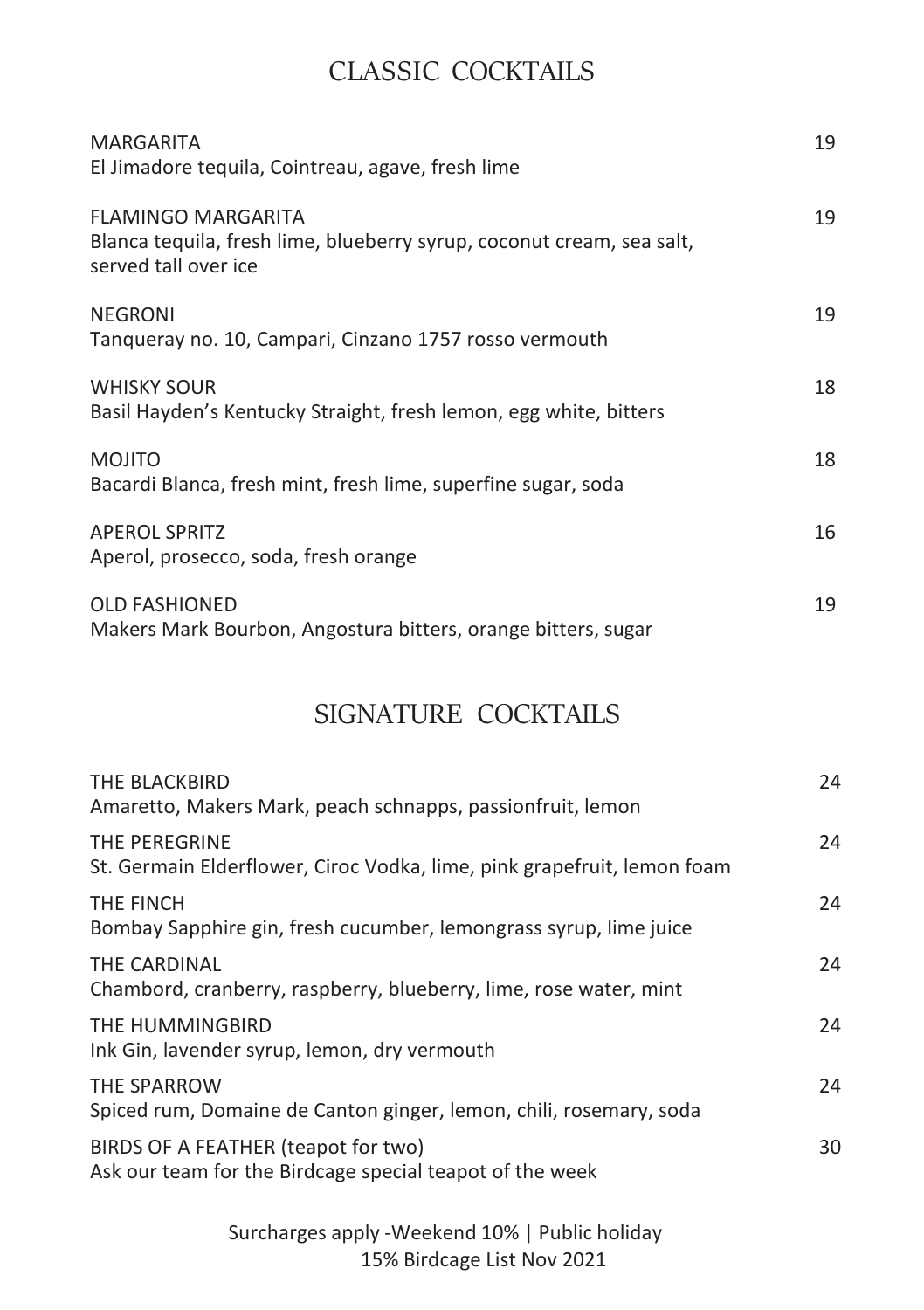# **TONICS**

| <b>INK GIN</b><br>Fresh lemon, rosemary                     | 18 |
|-------------------------------------------------------------|----|
| <b>BOMBAY SAPPHIRE GIN</b><br>Pink grapefruit, mint         | 18 |
| <b>HENDRICKS GIN</b><br>Cucumber, light tonic, black pepper | 18 |
| <b>ROKU GIN</b><br>Domaine de Canton ginger, fresh lime     | 18 |

## MARTINIS

| <b>CLASSIC GIN MARTINI</b><br>Tanqueray Gin, dry vermouth, olive                   | 19 |
|------------------------------------------------------------------------------------|----|
| <b>ESPRESSO MARTINI</b><br>Ketle One Vodka, Kahlua, fresh espresso                 | 19 |
| <b>FRENCH MARTINI</b><br>Ketle One Vodka, Chambord, pineapple juice, fresh lime    | 21 |
| <b>LYCHEE MARTINI</b><br>Paraiso Lychee, Ketle One vodka, dry vermouth, fresh lime | 19 |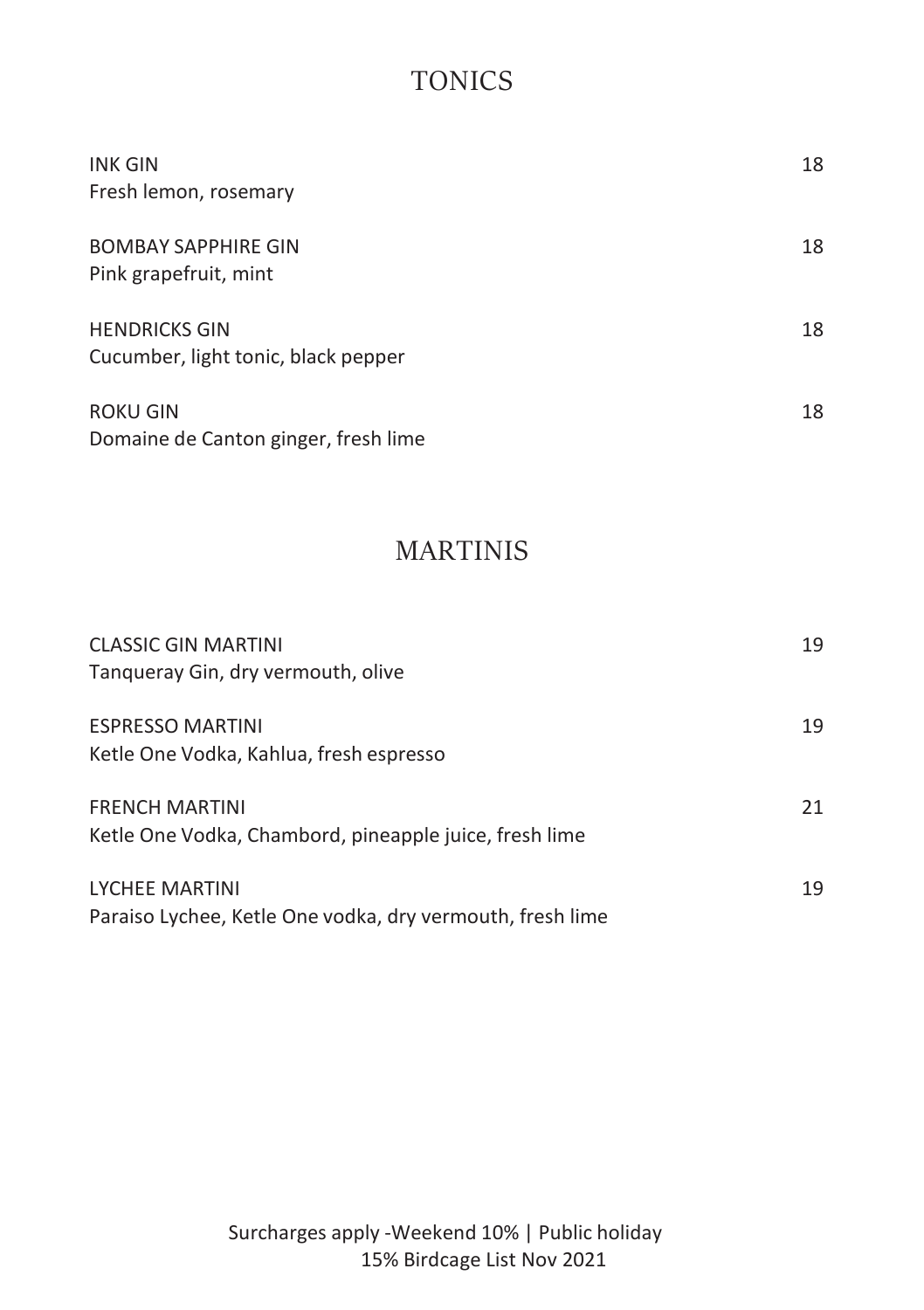## WINE

#### SPARKLING & CHAMPAGNE

| NV La Gioisa Prosecco Superoire DOCG    | Veneto, ITA   | 12/58 |
|-----------------------------------------|---------------|-------|
| NV Louis Bouillot Grand Reserve Brut NV | Burgundy, FR  | 16/68 |
| Veuve Cliquot Brut Ponsardin            | Reims, FR     | 135   |
| NV Perrier-Jouët Grand Brut             | Epernay, FR   | 140   |
| NV Billecart-Salmon Brut Rose           | Champagne, FR | 275   |
| NV Dom Perignon Cuvee                   | Champagne, FR | 385   |

### WHITE WINE

| 2020 Tiki Estate Maui, Sauvignon Blanc               | Marlborough, NZ    | 15/64 |
|------------------------------------------------------|--------------------|-------|
| 2019 Moss Wood, Sauvignon Blanc                      | Margaret River, WA | 90    |
| 2020 Artigiano, Pinot Grigio                         | Veneto, ITA        | 12/59 |
| 2016 Willoughby Park Iron Rock, Riesling             | Great South, WA    | 60    |
| 2017 Point De Convergence, Chardonnay                | Languedoc, FR      | 13/57 |
| 2018 Clairault Chardonnay                            | Margaret River, WA | 60    |
| 2018 Atticus The Finch, Chardonnay                   | Margaret River, WA | 90    |
| 2019 As Laxas Ferum, Albariño                        | Rias Biaxas, SPA   | 16/70 |
| 2019 Mocandunda, Fiano                               | Clare Valley, SA   | 50    |
| 2019 Tombacco, Pecorino                              | Abruzzo, ITA       | 60    |
| 2018 Villa Bianche, Picpoul Pinet                    | Languedoc, FR      | 80    |
| 2020 Stephanie Brocard Closerie Des Alisiers Chablis | Chablis, FR        | 80    |

Surcharges apply -Weekend 10% | Public holiday 15% Birdcage List Nov 2021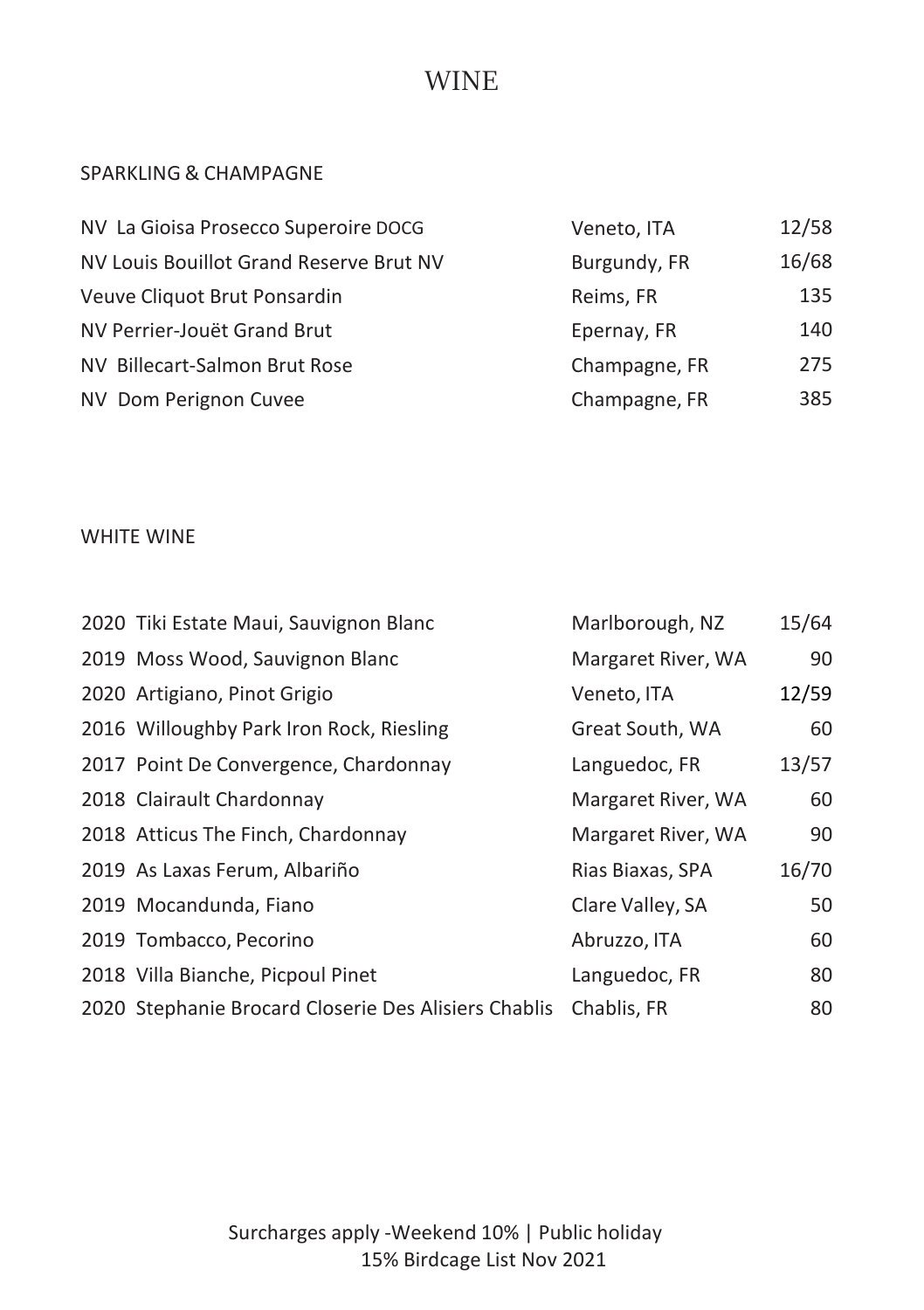### ROSE

| 2018 Villa Bianche, Grenache Rose | Languedoc, FR  | 12/50 |
|-----------------------------------|----------------|-------|
| 2019 Domaine Romy Imperial, Rose  | Beaujolais, FR | 65    |

### RED WINE

| 2019 Waramunda Estate 'Liv Zak', Pinot Noir | Yarra Valley, VIC  | 13/55 |
|---------------------------------------------|--------------------|-------|
| 2019 Bream Creek, Pinot Noir                | Tasmania, TAS      | 85    |
| 2018 Truffle Hunter, Barbera                | Piedmonte, ITA     | 11/55 |
| 2018 Villa Blanche, Picpoul Noir            | Languedoc, FR      | 65    |
| 2018 Atticus The Finch, Cabernet Sauvignon  | Margaret River, WA | 90    |
| 2008 Atticus, Cabernet Sauvignon            | Margaret River, WA | 120   |
| 2019 Soul Growers 'Provident', Shiraz       | Barossa Valley, SA | 12/50 |
| 2017 Ballycroft French Oak, Shiraz          | Barossa Valley, SA | 140   |
| 2009 Mocandunda Shiraz Cabernet             | Clare Valley, SA   | 90    |
| 2016 Greenocke Estate, Shiraz Grenache      | Barossa Valley, SA | 120   |
| 2019 Chateau De La Terriere, Beaujolais     | Beaujolais, FR     | 65    |
| 2016 Luca Bosio, Nebbiolo                   | Piedmonte, ITA     | 70    |
| 2016 Manzanos Crianza, Tempranillo          | Rioja, SPA         | 60    |
| 2018 Point De Convergence, Grenache Shiraz  | Languedoc, FR      | 45    |
| 2017 Bass Line GSM                          | Barossa Valley, SA | 75    |
| 2017 Rockford Moppa Springs GSM             | Barossa Valley, SA | 140   |
| 2017 Soul Growers 'Defiant', Mataro         | Barossa Valley, SA | 120   |
| 2020 Hermon Mount Herman Red                | Galilee, ISR       | 78    |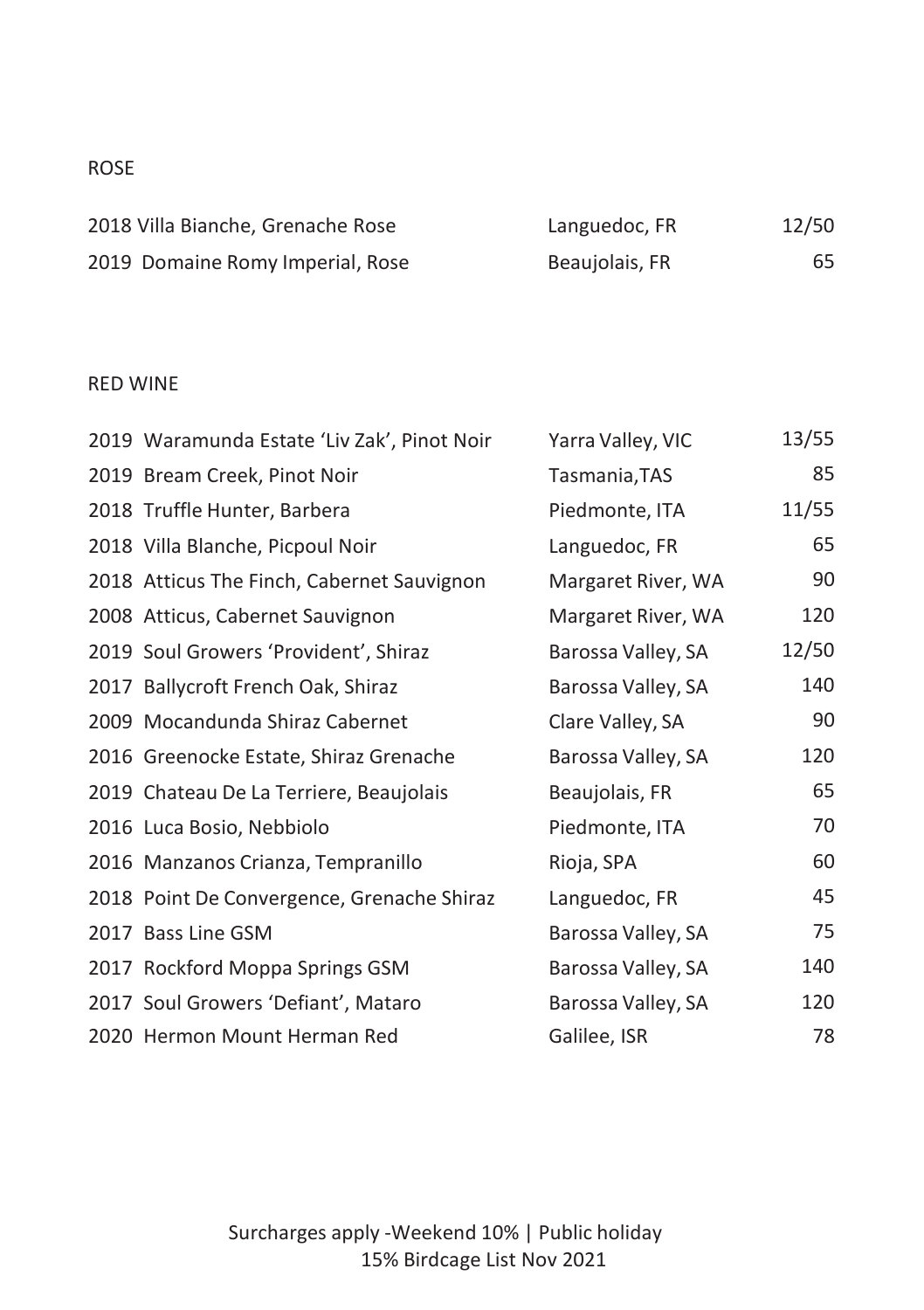# SPIRITS

#### VODKA

| Ketel One              | 9  | Ciroc                  | 10 |
|------------------------|----|------------------------|----|
| Tito's                 | 10 | Grey Goose             | 12 |
| Belvedere              | 10 |                        |    |
|                        |    |                        |    |
| <b>GIN</b>             |    |                        |    |
| <b>Bombay Sapphire</b> | 9  | Ink Gin                | 14 |
| Hendricks              | 12 | <b>Gordons Pink</b>    | 10 |
| Tangueray              | 9  | Jinzu Japanese Premium | 12 |
| Roku                   | 10 |                        |    |
|                        |    |                        |    |

### TEQUILA

| El Jimadore    | q  | Casasmigos Blanco | 14 |
|----------------|----|-------------------|----|
| 1800 Coconut   | 11 | Patron XO Café    | 11 |
| 1800 Resposado | 12 |                   |    |

### RUM

| Bacardi Blanca | q | Kraken Spiced | 10 |
|----------------|---|---------------|----|
| Sailor Jerry   | ч | Ron Zacapa 23 | 16 |
| Bundaberg      | q |               |    |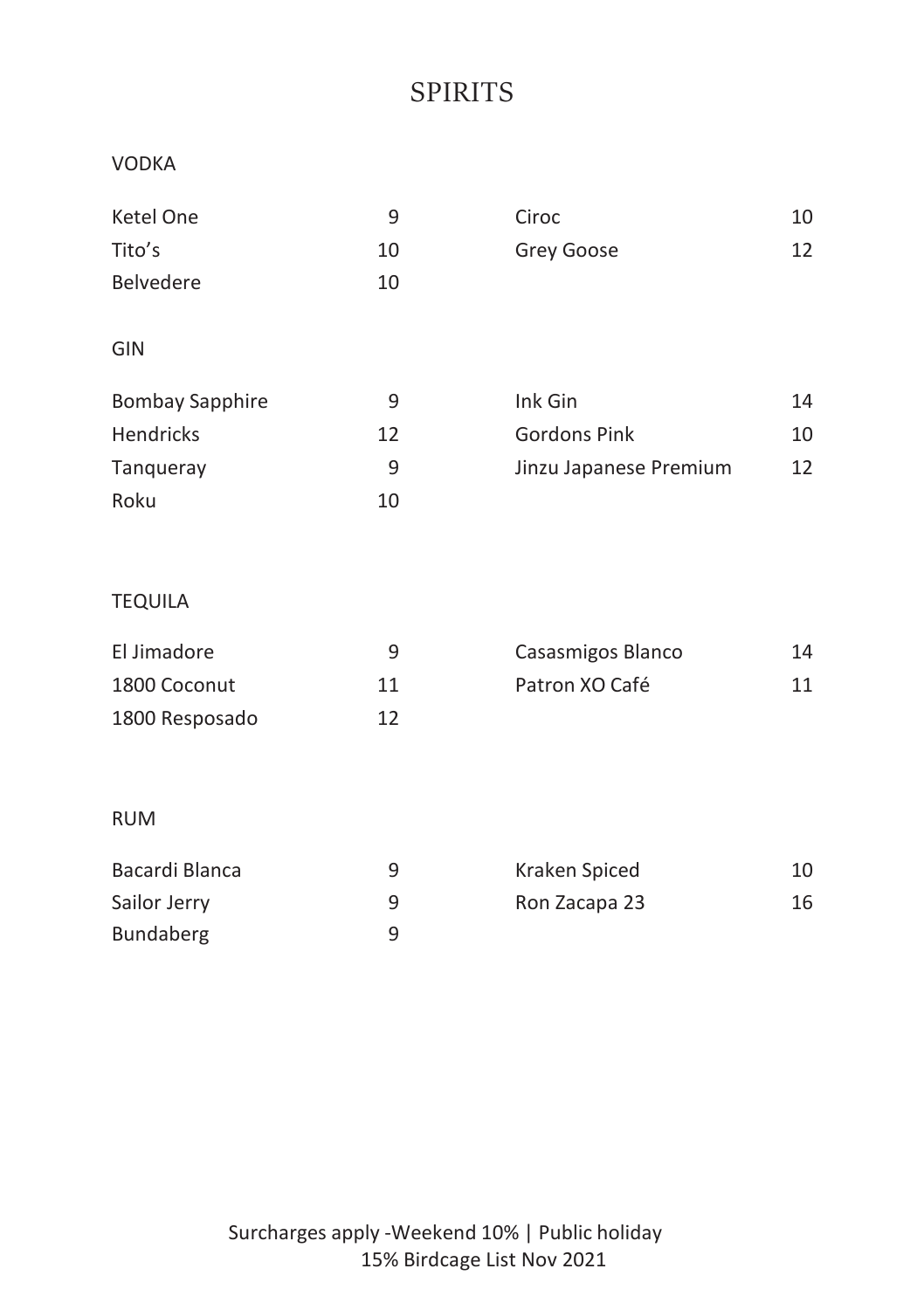#### BOURBON

| <b>Bulleit</b> |    | Basil Haydens | 14 |
|----------------|----|---------------|----|
| Makers Mark    | 10 | Hudson Rye    | 11 |
| Makers Mark 46 | 12 |               |    |

#### WHISKEY

| Johnnie Walker Black | q  | Suntory Toki Blended | 12 |
|----------------------|----|----------------------|----|
| Fireball Whisky      | 10 | Kurayoshi 8yr        | 19 |
| Chivas Regal 12yr    | 10 | Lagavulin 16yr       | 20 |

### COGNAC/FORTIFIED

| <b>Hennessy VSOP</b> | 18 | Penfolds Grandfather Rare |  |
|----------------------|----|---------------------------|--|
| Martell VS           | 15 | Tawny Port                |  |

### LIQUEURS

| Cointreau               | 10 | Paraiso             | 10 |
|-------------------------|----|---------------------|----|
| Kahlua                  | 8  | St. Germain         | 11 |
| Frangelico              | 8  | Malibu              | 9  |
| <b>Baileys</b>          | 8  | Disaronno Amaretto  | 10 |
| Licor 43                | 9  | Midori              | 9  |
| Campari                 | 8  | De Kuyper Peach     | 8  |
| Aperol                  | 8  | De Kuyper Stawberry | 8  |
| Chambord                | 10 | De Kuper Watermelon | 8  |
| Cinzano Rosso           | 10 | Domaine De Canton   | 14 |
| Cinzano Dry             | 10 | Opal Nera Sambuca   | 10 |
| <b>Mozart Chocolate</b> | 10 | Opal Bianca Sambuca | 10 |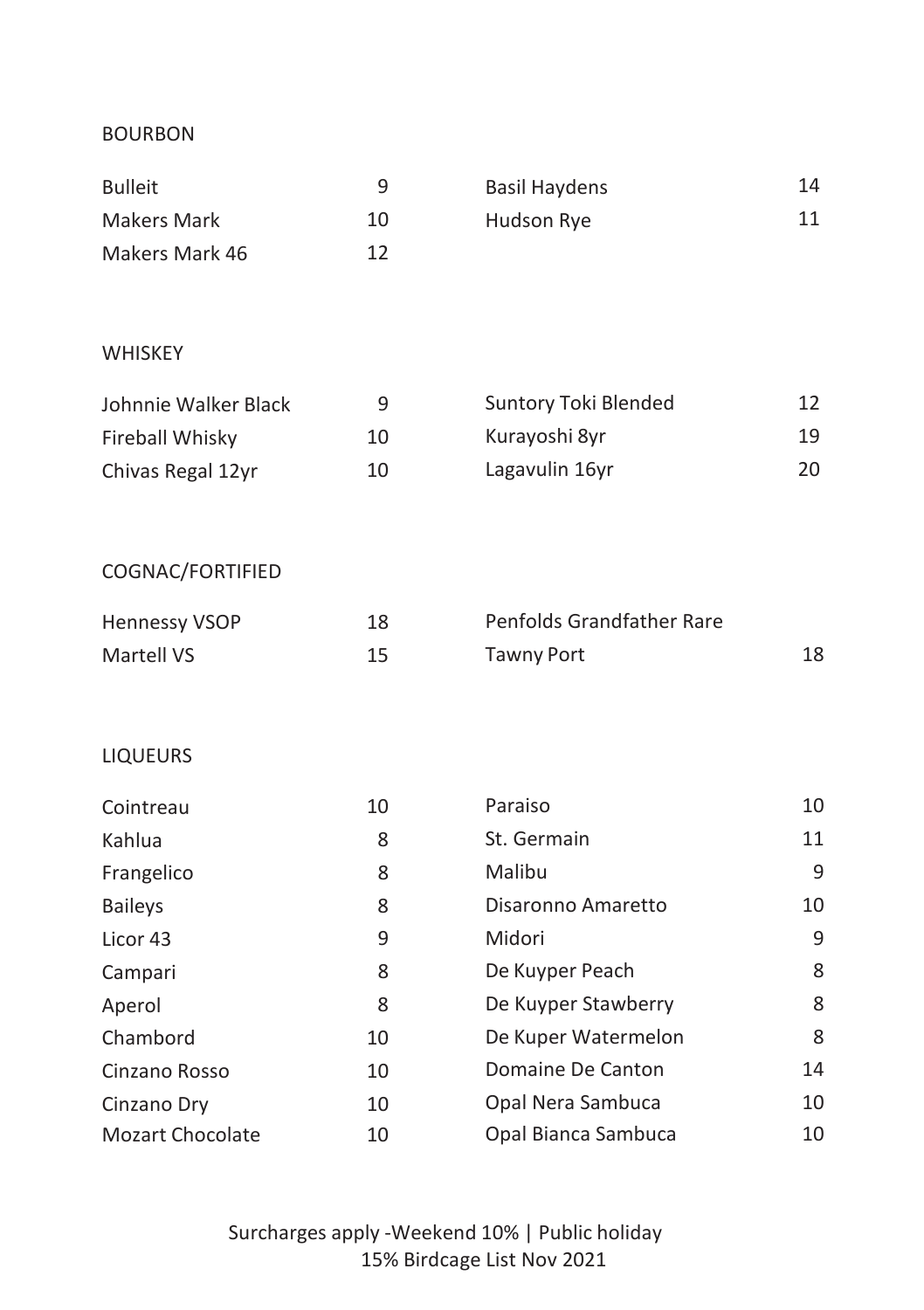### **BEERS**

| <b>BOTTLE BEERS</b>                              |           | <b>TAP BEERS</b>         |     |
|--------------------------------------------------|-----------|--------------------------|-----|
| Corona                                           | 9         | Birdcage lager           | 6.5 |
| Crown Lager                                      | 8         | <b>Birdcage Pale Ale</b> | 6.5 |
| Peroni Leggera                                   | 9         | Tiger                    | 8   |
| Hahn Premium Light                               | 6         |                          |     |
| Moo Brew Pale Ale                                | 9         |                          |     |
| Carlton Draft Zero                               | 7         |                          |     |
|                                                  |           | <b>NON-ALCOHOLIC</b>     |     |
| <b>WATER</b>                                     |           |                          |     |
| San Pellegrino Sparkling 1000ml                  |           | Bergamo, ITA             | 10  |
| Aqua Pana Still Water 1000ml                     |           | Bergamo, ITA             | 10  |
| <b>SOFT DRINK</b>                                |           |                          |     |
| Coke, Coke Zero, Sprite, Soda, Tonic, Ginger Ale |           |                          | 4   |
| Lemon Lime & Bitters                             |           |                          | 5   |
| <b>JUICE</b>                                     |           |                          |     |
| Apple, Orange, Pineapple, Cranberry              |           |                          | 5   |
| <b>COFFEE</b>                                    |           |                          |     |
| Cappuccino                                       | 4         | English Breakfast Tea    | 5   |
| Flat White                                       | 4         | Earl Grey Tea            | 5   |
| Latte                                            | 4         | Mint Tea                 | 5   |
| Fenracco                                         | $\Lambda$ | Green Tea                | 5   |

Espresso 4 Green Tea 5 Short Macchiato **4** Camomile Tea 5 Double Macchiato 4 Ginger Lemongrass Tea 5 Long black and the contract of the Hot Chocolate and the 4 Hot Chocolate

> Surcharges apply -Weekend 10% | Public holiday 15% Birdcage List Nov 2021